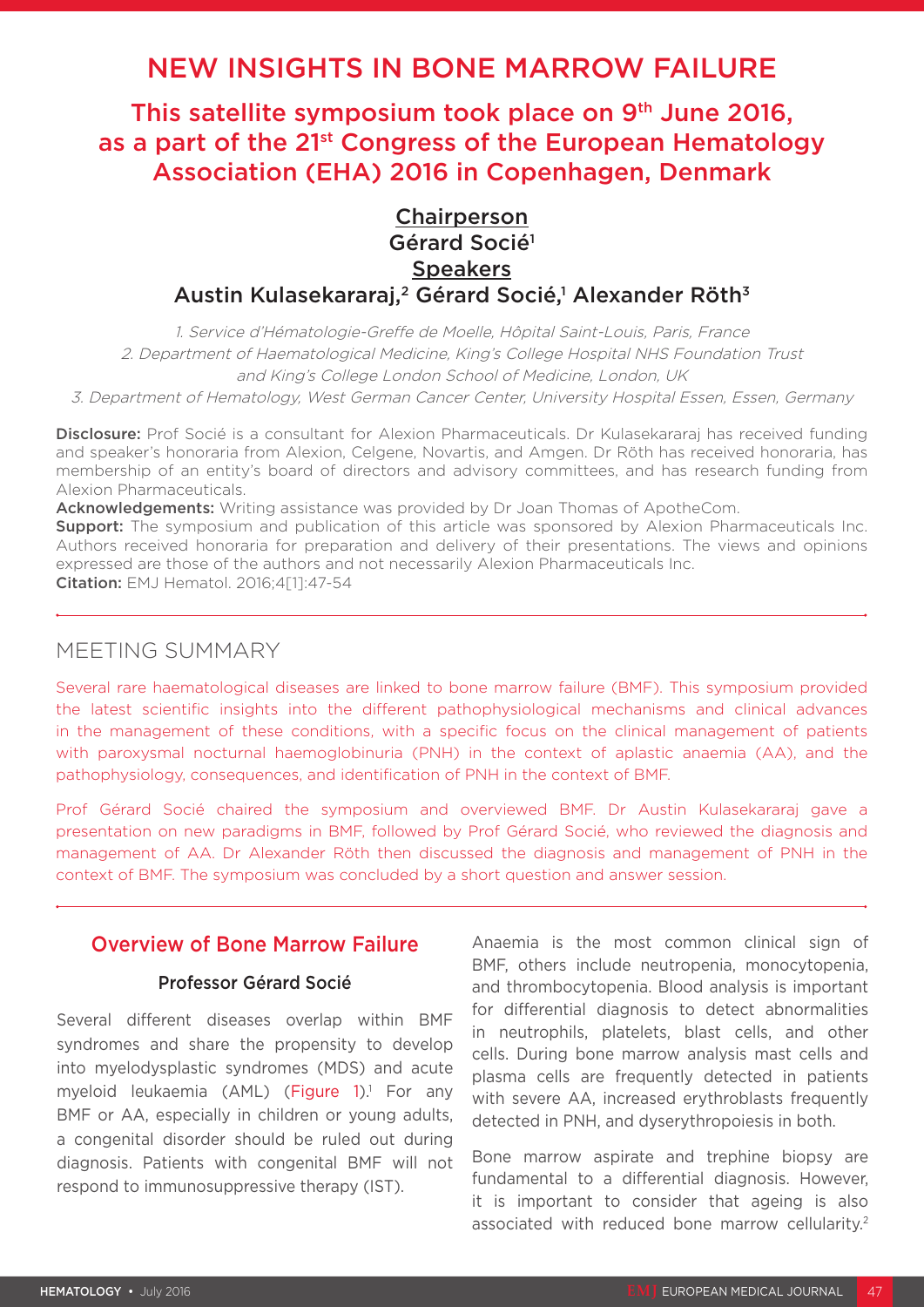

#### Figure 1: Overlapping entities in bone marrow failure syndromes.<sup>1</sup>

AA: aplastic anaemia; PNH: paroxysmal nocturnal haemoglobinuria; FA: Fanconi anaemia; VSAA: very severe aplastic anaemia; SAA: severe aplastic anaemia; NSAA: non-severe aplastic anaemia; DC: dyskeratosis congenita; RBDS: ribosomal dysgenesis syndrome; 5q-: q arm of chromosome 5 deletion; MDS: myelodysplastic syndrome; MPD: myeloproliferative disorder; LGL: large granular lymphocytic leukaemia; AML: acute myeloid leukaemia.

Theoretically, distinguishing between AA and hypoplastic MDS is relatively simple, as dysplastic neutrophils and, in particular, dysplastic megakaryocytes are key features of hypoplastic MDS but not of AA.<sup>3</sup> CD34<sup>+</sup> cells may also be used. Cytogenetic analysis plays a key role in diagnosis, as hypocellular bone marrow can lead to insufficient cellular metaphase. Fluorescence *in situ* hybridisation for chromosomes 5, 8, and 7 should be considered for differential diagnosis. However, an abnormal cytogenetic clone does not imply a diagnosis of MDS, particularly as trisomy 8 is frequently detected in patients who are otherwise typical for AA. Flow cytometry is a key diagnostic tool for PNH and will be discussed in depth later. Other diagnostic tools may include screening for viral hepatitis or autoimmune disease (although cases linked to these diseases are rare) and vitamin B12 dosing.

Two rare diseases to consider in children, and adolescents and young adults, are Fanconi anaemia, which can easily be discounted using a chromosomal breakage test, and dyskeratosis congenita. Over recent years, the number of patients with a diagnosis of dyskeratosis congenita has increased, even though the disease

development presents a wide spectrum of clinical features. A family history of pulmonary fibrosis, unknown pulmonary complications, or nonalcohol-related cirrhosis should be investigated, and dyskeratosis congenita has a frequent association with mutations of the telomerase RNA compartment (*TERC*) or telomerase reverse transcriptase (*TERT*). Despite the variety of tests available, in practice differential diagnosis between MDS and severe AA/PNH is not necessarily easy.

### New Paradigms in Bone Marrow Failure

#### Doctor Austin Kulasekararaj

AA is an immune-mediated non-malignant disease, and clonal haematopoiesis in AA is linked to the evolution of disorders such as PNH and MDS/ AML, which are associated with acquired genetic abnormalities.3 Recently, studies have identified inherited *GATA2* mutations in patients presenting with AA, MDS, and also paediatric neutropenia, but invariably with severe monocytopenia.<sup>4</sup>

AA is associated with CD8<sup>+</sup> autoreactive cytotoxic T cells which inhibit haematopoietic stem cells,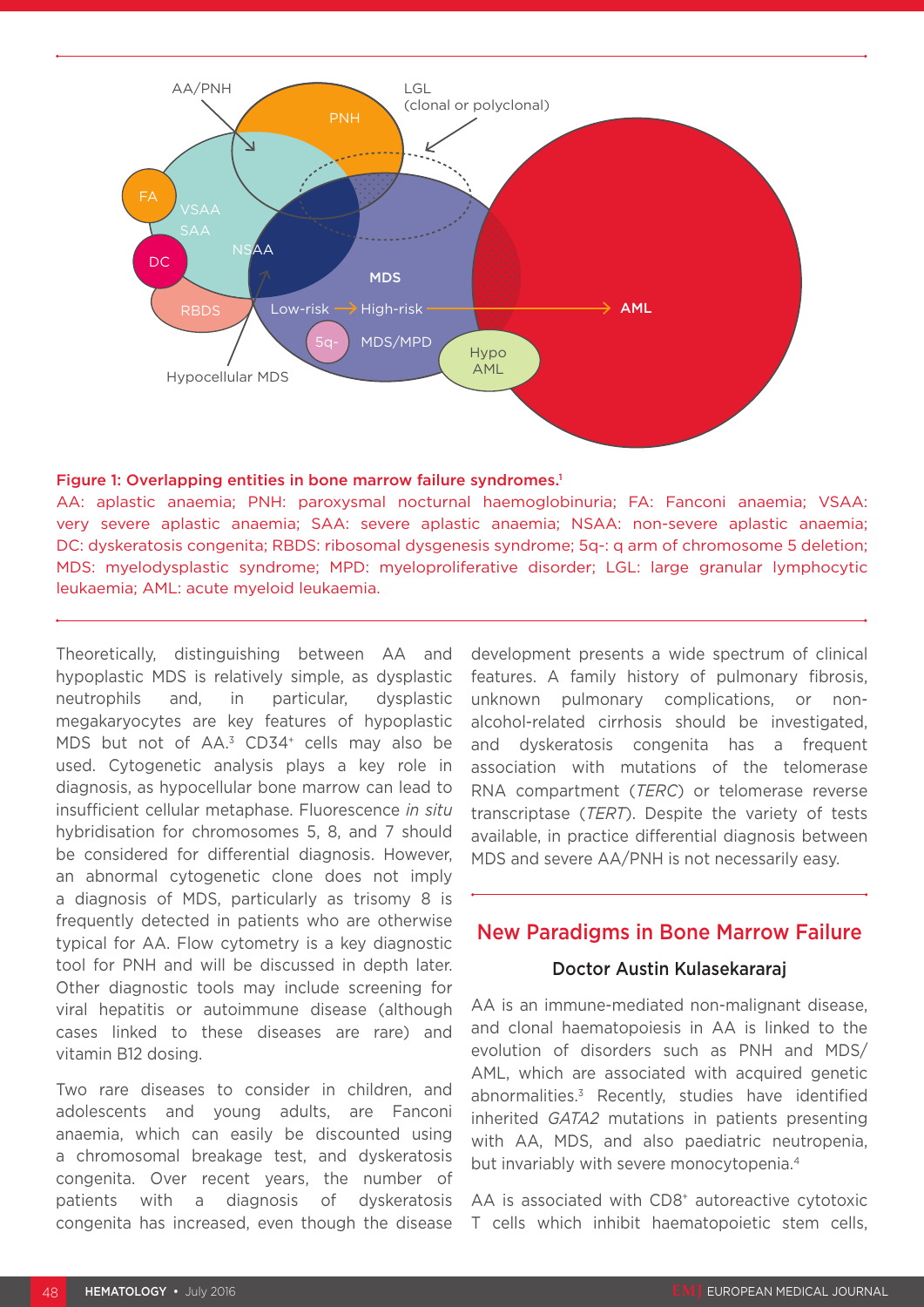leading to apoptosis and BMF; a significant reduction in CD4<sup>+</sup> regulatory T cells, which are also non-functional and have an abnormal cytokine profile; and an expansion of CD4<sup>+</sup> T helper (Th) 1 and Th17 cells.<sup>5-7</sup> These anomalies can be identified by routine flow cytometry or cytokine profiling. Recent studies using newer techniques such as single cell mass cytometry (also called Cy-TOF) have identified aberrant subsets of T regulatory cells with pro-inflammatory properties in AA that predict poor response to IST.8

PNH in the context of BMF is characterised by progressive expansion of one or more PNH stem cell clones (immunological escape clones), which are deficient (partial or complete) in the expression of glycosylphosphatidylinositol (GPI)-anchored proteins.9 Other examples of such escape clones include trisomy 8, which leads to expansion of Wilms' tumour 1-specific cytotoxic CD8<sup>+</sup> T cells,<sup>10</sup> uniparental disomy on chromosome 6p, the human leukocyte antigen (HLA) locus, and del 13q, which has been increasingly associated with BMF with PNH clones and responsive to IST, particularly in the context of AA rather than MDS.<sup>11</sup>

Several somatic mutations have been identified in a subgroup of patients with AA that can predict malignant transformation to MDS and monosomy 7.12 In a study of 150 patients with AA and no morphological evidence of MDS, acquired somatic mutations were identified in approximately 20%.12 *ASXL1* (8% of patients) and *DNMT3A* (5% of patients) were the most common mutations, while *BCOR* was present in 4% of patients. In this study, 41% of patients had <10% mutation clonal load.12 In patients with AA with a disease duration of >6 months, these somatic mutations were associated with a 40% risk of transformation to MDS versus 4% risk without the mutations.<sup>12</sup> Similar findings have been reported by the National Institutes of Health (NIH), Cleveland, and Japanese groups. $13$  The acquisition of these mutations increases with age, with each mutation demonstrating a different pattern of change over time.13 Importantly, the identification of these mutations may allow prediction of response to IST.13 Interestingly, presence of the *BCOR* mutation seems to predict a better response to IST.<sup>12</sup> Additionally, studies investigating the mutational landscape of PNH indicate a stepwise pattern of MDS-type mutations, with these mutations arising either as a sub-clone within the *PIG-A* mutant population or prior to *PIG-A* mutation.14

Telomere length/attrition is another important factor in transformation to MDS in AA.12,15 Patients with AA and somatic mutations have been shown to have reduced telomere length. In a study of 13 patients with severe AA, patients who evolved to MDS and AML had marked telomere attrition that preceded the emergence of monosomy 7.15 In a study of patients with refractory AA treated with eltrombopag (a small molecule agonist of the c-mpl [thrombopoietin] receptor), approximately 40% of patients showed an improved haematologic response; however, they also had an increased risk of clonal evolution to monosomy 7, with a shorter time to evolution.<sup>16</sup>

There are several different ways in which monosomy 7 can occur, including familial origin, myeloid neoplasia, following haematopoietic stem cell transplantation (HSCT), AA, and following treatment with granulocyte colony-stimulating factor.17 In a recently reported Phase I/II study, patients with telomere diseases were treated with the synthetic steroid danazol 800 mg/day for 24 months, with the aim of attenuating accelerated telomere attrition. After just 3 months of treatment, almost all patients had a gain in telomere length and 79% had haematological response. Adverse effects included elevated liver enzymes (41%) and cramps (33%).18

Reports of spontaneous remission in patients with PNH have been described in the literature.<sup>19,20</sup> In the UK PNH Service, where 303 patients have been treated with eculizumab (a humanised monoclonal antibody to complement protein C5), five patients have stopped treatment due to spontaneous remission, $21$  although the recent case report indicates that there is no recovery of normal haematopoiesis.19

A Phase III trial (A Prospective Randomized Multicenter Study Comparing Horse Antithymocyte Globuline [hATG] + Cyclosporine A [CsA] With or Without Eltrombopag as Front-line Therapy for Severe Aplastic Anemia Patients; RACE) is in progress to evaluate the efficacy and safety of eltrombopag versus placebo combined with IST.

## Diagnosis and Management of Patients with Aplastic Anaemia

### Professor Gérard Socié

AA is characterised by pancytopenia and persistent unexplained marrow hypoplasia. There is no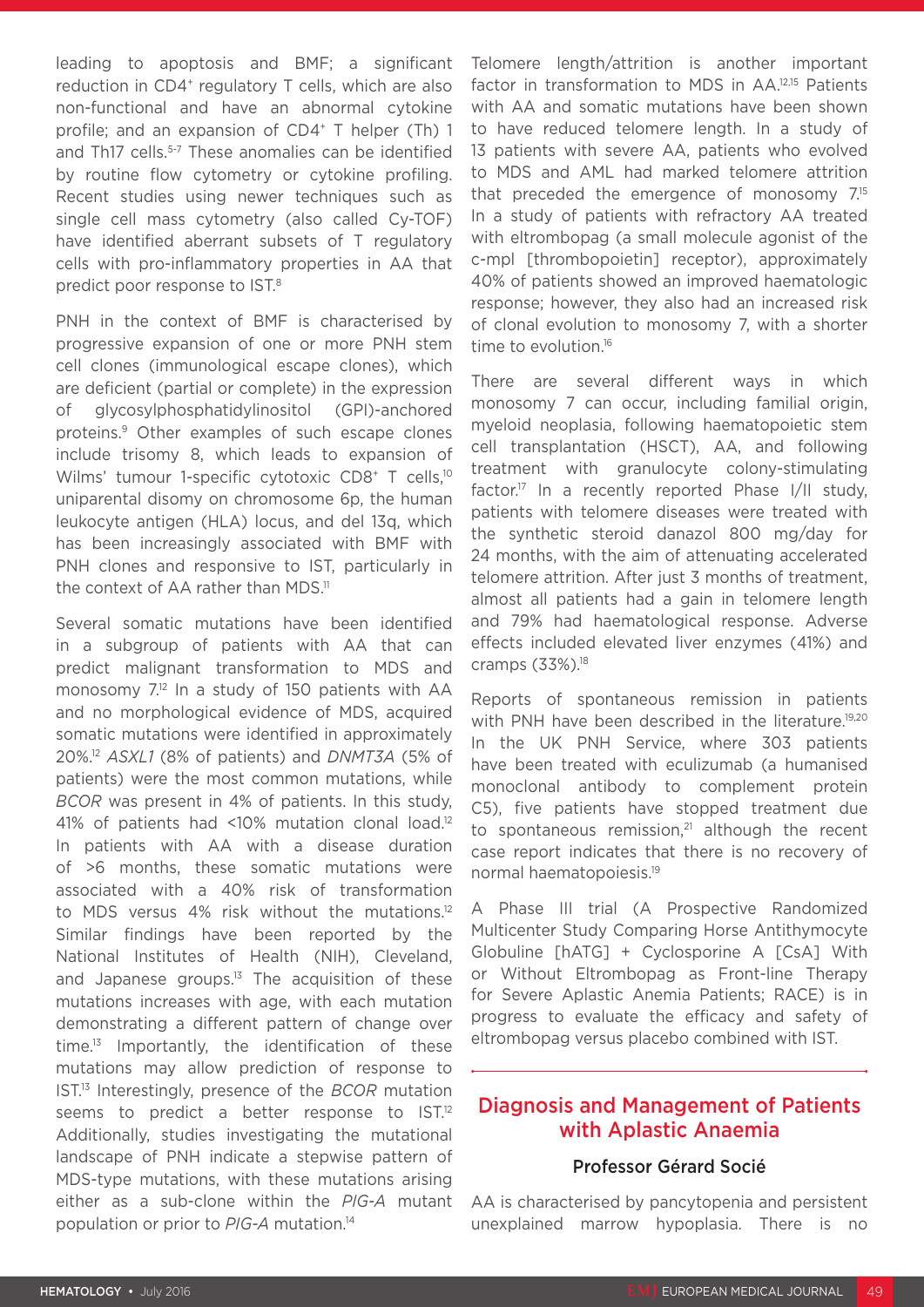specific marker and the diagnosis is mainly consequent with the differential diagnosis of hypoplastic MDS.<sup>22</sup> Careful blood analysis, bone marrow aspirate, and bone marrow biopsy are all important aspects in correct diagnosis.<sup>22</sup> Differential diagnosis versus congenital disorders should always be considered, especially with regard to dyskeratosis congenita.23 Finally, differentiation from MDS should be considered, as outlined earlier in this report.

Severe AA is defined as hypocellularity <30% and at least two criteria from: <0.5×109/L polymorphonuclear neutrophils, <20×109/L platelets, and <20×109/L reticulocytes; very severe AA is defined as <0.2×10<sup>9</sup>/L polymorphonuclear neutrophils.24 All patients with severe or very severe AA require treatment.

For patients <40 years of age with severe AA, HSCT is mandatory, as it has been shown to be effective with low treatment-related mortality. At a median follow-up of 73 months in 61 patients (mean age: 21 years) who underwent HSCT from an HLA-matched sibling donor after irradiation-based conditioning with cyclophosphamide and ATG, 6-year overall survival was 87% (95% confidence interval: 78–97).25 Only one patient developed secondary malignancy. Osteonecrosis (observed in 10 patients) remains a concern in this disease.<sup>25</sup>

In patients >40 years of age or without a sibling donor, IST with ATG plus cyclosporine is an effective alternative to HSCT and improves blood counts and survival. A Phase III randomised trial comparing hATG and rabbit ATG (rATG) in 60 patients with severe AA showed that hATG was superior to rATG as a first-line treatment for severe AA. At 6-month follow-up, the haematologic response was 68% for patients treated with hATG versus 37% with rATG (p<0.001). Overall survival at Day 800 was 86% in the hATG group versus 68% in the rATG group (p=0.009). Transplant-free survival was 52% for rATG versus 76% for hATG (p=0.002).26 Similar results were demonstrated in a Phase II study conducted in 35 patients with AA treated with rATG and compared with 105 age and disease severity-matched patients from the European Blood and Marrow Transplant (EBMT) registry.27 The ongoing RACE study (mentioned earlier) is also investigating hATG with or without eltrombopag as first-line therapy for severe AA.

In patients refractory to IST, the decision to transplant stem cells from unrelated donors often represents a dilemma for physicians. Evaluations of outcomes in patients <30 years of age without a sibling donor and refractory to IST demonstrate that survival after unrelated HSCT for severe AA has improved significantly over the past 15 years, due to better HLA matching and improved conditioning regimens.28 Similar improvements in survival rates have been shown in other studies in patients with severe AA and unrelated donors receiving fludarabine, cyclophosphamide, and ATG.29

For patients >30 years of age and refractory to IST and with no suitable unrelated donor, there are three options: second-line IST, androgens (20–30% response rate for each), or currently still an investigational drug, eltrombopag. Long-term follow-up of a cohort of 43 patients with severe AA treated with eltrombopag demonstrated durable tri and bi-lineage responses, with a 40% response rate at 3-4 months.<sup>16</sup>

In conclusion, in the diagnosis of AA, inherited AA and MDS must be excluded. First-line treatment remains IST or bone marrow transplant, according to the availability of a donor. In patients who are refractory to first-line therapy, HSCT from a matched unrelated donor may be used in patients <30 years of age, and in patients >30 years of age, eltrombopag, androgen, or second-line IST.

## Diagnosis and Management of Paroxysmal Nocturnal Haemoglobinuria in the Context of Bone Marrow Failure

### Doctor Alexander Röth

The classical clinical triad of PNH includes haemolytic anaemia, thrombophilia, and cytopenia. Haemoglobinuria is present in approximately one-third of patients at the time of diagnosis. All patients have some degree of BMF, from isolated thrombocytopenia to AA, which typically precedes PNH. Thromboembolic complications, usually involving the brain, liver, or abdomen, are the leading cause of morbidity and mortality in patients with PNH.30-32 PNH originates from a somatic mutation in the *PIG-A* gene in a HSC, which is essential for biosynthesis of GPI-anchors for proteins, two of which (CD55 and CD59) are complement regulatory proteins. Selection and expansion of the mutant stem cell are both necessary for clinical development of PNH, which may explain the rarity of this disease. $33$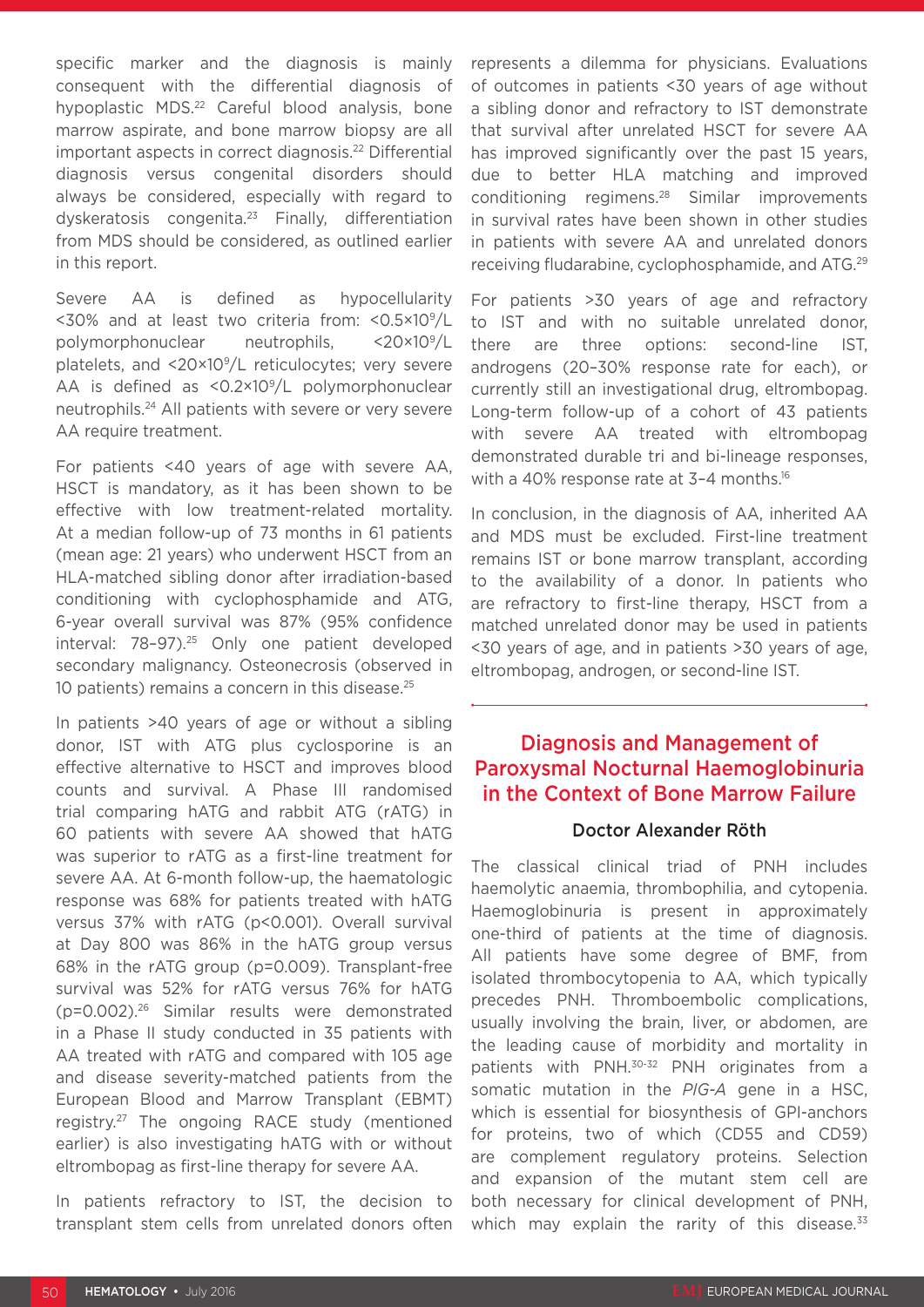



The absence of CD55 and CD59 on affected red blood cells leads to the formation of a membrane attack complex, which activates complementmediated haemolysis and the release of free haemoglobin.<sup>34</sup> Large amounts of free haemoglobin causes depletion of nitric oxide. The resulting reduction of nitric oxide levels leads to the activation of haemostasis with thromboembolic complications and smooth muscle dystonias that occur in PNH, which manifest as abdominal pain, dysphagia, pulmonary and systemic hypertension, and erectile dysfunction caused by impaired regulation of smooth muscle contractions.35

Patients are typically diagnosed with PNH in their early  $30s^{36}$  and 5-year mortality is 35%, despite best supportive care.<sup>19</sup> Thrombosis occurs in 18–40% of patients with PNH and increases the risk of death 7-fold compared with patients without thrombosis.19,37 Studies have reported a 21% incidence of a thrombotic event prior to PNH diagnosis.19,38 Silent thromboembolic complications are also possible in PNH and may be severe. Evaluation of the entire blood vessel might be helpful for diagnosis and may be conducted using magnetic resonance angiography with the angiographic system for unlimited rolling fields of view (AngioSURF).39

Markers for risk of thrombosis include D-dimers and tissue factor microparticles, both of which may be elevated in patients with PNH.<sup>40-43</sup> Patients with thrombocytopenia also have an elevated

risk of thromboembolism.40 Data from the South Korean National PNH Registry identified several haemolysis and clinical symptoms associated with increased risk of thromboembolism.37 Patients with elevated haemolysis (lactate dehydrogenase [LDH] levels ≥1.5-times the upper limit of normal [ULN] at diagnosis) were at significantly higher risk for thromboembolism than patients with LDH <1.5-times ULN (odds ratio: 7.0; p=0.013). The combination of LDH ≥1.5-times ULN with the clinical symptoms of abdominal pain, chest pain, dyspnoea, or haemoglobinuria was associated with a greater increased risk for thromboembolism than elevated haemolysis or clinical symptoms alone.<sup>37</sup>

Flow cytometry is the gold standard for diagnosis of PNH.44 Detection of GPI-anchor proteins such as CD59 or CD55, or fluorescent aerolysin reagent (FLAER) on haematopoietic cells using monoclonal antibodies forms the basis of a specific PNH diagnostic test.44,45 Identification of FLAER may be particularly useful as it selectively binds to the glycan core of GPI.<sup>46</sup> Patients at risk who should be tested for PNH include those with haemolysis (e.g. Coombs negative haemolytic anaemia, haemoglobinuria, or renal dysfunction), BMF (e.g. AA, MDS, or cytopenia), and patients with unexplained thrombosis.<sup>44,47</sup>

Supportive care for patients with PNH may include blood transfusion, folic acid and vitamin B12 supplementation, oral iron supplementation (if the patient is iron deficient), early treatment of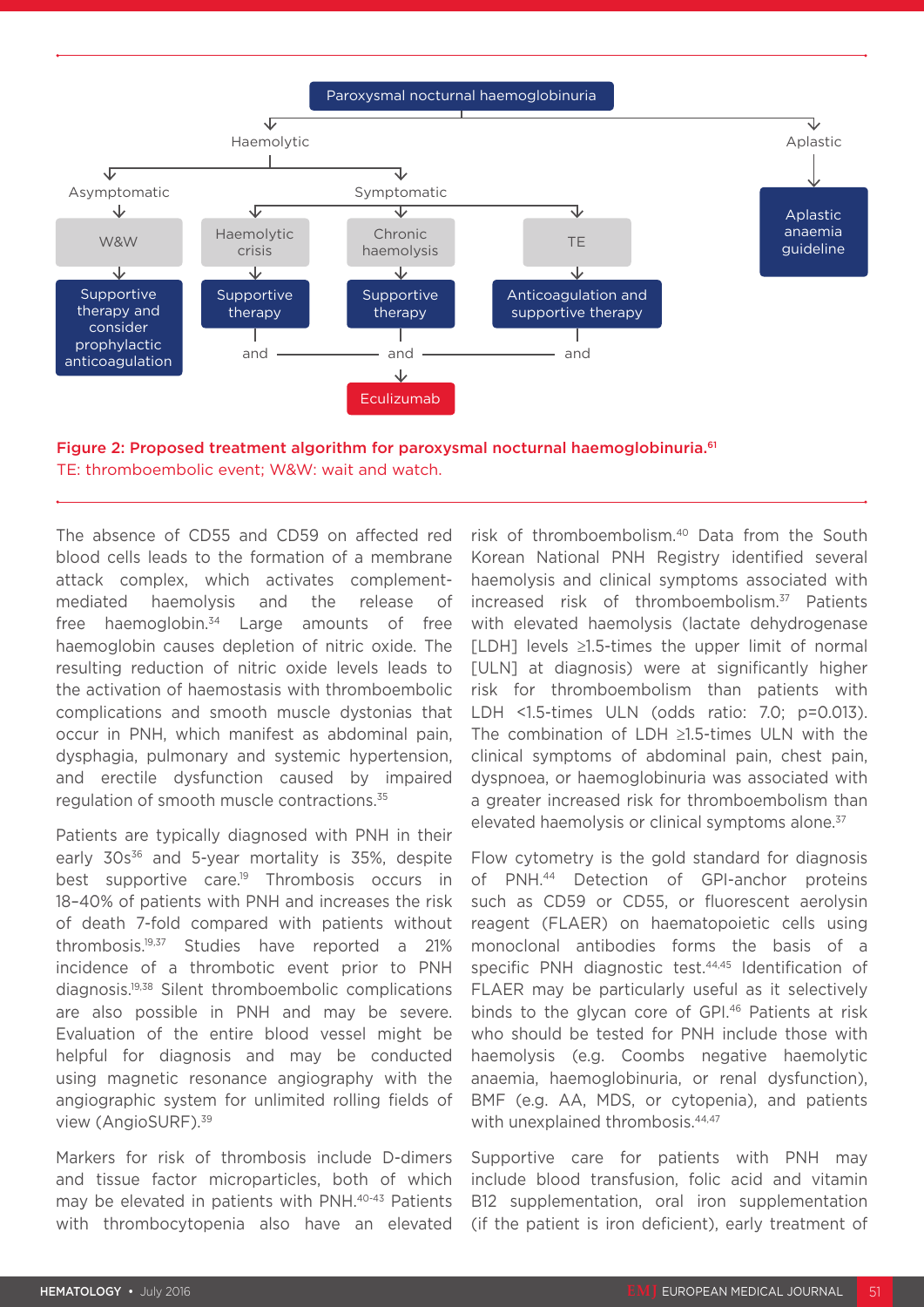bacterial infections with antibiotics, hydration (in critical haemolysis), and anticoagulants (although these may be non-effective in many patients). 44,48-50 Supportive care however, does not affect disease progression and may be associated with additional adverse risk factors.

The monoclonal antibody eculizumab blocks the terminal complement cascade, eliminates the formation of the membrane attack complex, and prevents cell lysis.<sup>51,52</sup> In clinical trials, eculizumab improves survival and has demonstrated significant efficacy in reducing haemolysis, the need for blood transfusions, and the risk of thromboembolic complications versus controls. Patients treated with eculizumab also had reduced levels of fatigue, independent of haemoglobin levels, and a lower incidence of renal complications.30,38,53-59 Eculizumab is indicated in adults and children for the treatment of patients with PNH and atypical haemolytic uraemic syndrome (aHUS).29 In patients ≥40 kg, the recommended dose of eculizumab is 900 mg every 14±2 days.<sup>30,60</sup> Patients on eculizumab are susceptible to meningococcal infections, and vaccination with Meningococcal Group A, C, W135, Y conjugate vaccine (e.g. Menveo®) followed by Meningococcal Group B Vaccine (Bexsero®) should be considered.58 Predictors of response to eculizumab include the degree of underlying BMF, concurrent inflammatory conditions such as

bacterial and viral infections that can cause breakthrough haemolysis and autoimmune disease such as Crohn's disease, genetic factors such as missense C5 heterozygous mutation, and polymorphisms of CR1 that lead to a suboptimal response due to extravascular haemolysis. Figure 2 shows a proposed treatment algorithm for PNH; in the haemolytic setting, symptomatic patients can be treated with eculizumab in combination with supportive therapy.<sup>61</sup>

In a recently published case-report, a 64-year old female with PNH, thromboembolic complications, and subsequent transition to severe AA was treated with IST (hATG + cyclosporin A) in combination with eculizumab. No reduced ATG efficacy or severe adverse events were observed. Re-occurrence of PNH symptoms was prevented, while T cell depletion was similar to non-eculizumab-treated patients, with partial remission being evident by Day 83.62

In conclusion, PNH is a chronic, life-threatening disease associated with chronic complementmediated haemolysis. Thrombosis is multifactorial, may occur unexpectedly, and is the primary cause of death in patients with PNH. The gold standard test for PNH is high-sensitivity flow cytometry performed on peripheral blood. Terminal complement inhibition with eculizumab has become the standard of care for symptomatic PNH.

#### REFERENCES

1. Young NS et al. Current concepts in the pathophysiology and treatment of aplastic anemia. Blood. 2006;15;108(8):2509-19.

2. Ogawa T et al. Age-related changes of human bone marrow: a histometric estimation of proliferative cells, apoptotic cells, T cells, B cells and macrophages. Mech Ageing Dev. 2000;117(1-3):57-68.

3. Barrett J et al. Myelodysplastic syndrome and aplastic anemia: distinct entities or diseases linked by a common pathophysiology? Semin Hematol. 2000; 37(1):15-29.

4. Ogawa S. Clonal hematopoiesis in acquired aplastic anemia. Blood. 2016. [Epub ahead of print].

5. Marsh J. 'Aplastic anaemia and pure red cell aplasia'. Warrell D et al. (eds.) Oxford Textbook of Medicine. 2013. Oxford University Press.

6. Solomou EE et al. Deficient CD4+ CD25+ FOXP3+ T regulatory cells in acquired aplastic anemia. Blood. 2007;110(5):

#### 1603-6.

7. Kordasti S et al. Functional characterization of CD4+ T cells in aplastic anemia. Blood. 2012;119(9):2033-43.

8. Kordasti S. In press.

9. Araten DJ et al. Dynamics of hematopoiesis in paroxysmal nocturnal hemoglobinuria (PNH): no evidence for intrinsic growth advantage of PNH clones. Leukemia. 2002;16(11):2243-8.

10. Sloand EM et al. Preferential suppression of trisomy 8 compared with normal hematopoietic cell growth by autologous lymphocytes in patients with trisomy 8 myelodysplastic syndrome. Blood. 2005;106(3):841-51.

11. Hosokawa K et al. Favorable outcome of patients who have 13q deletion: a suggestion for revision of the WHO 'MDS-U' designation. Haematologica. 2012; 97(12):1845-9.

12. Kulasekararaj AG et al. Somatic mutations identify a subgroup of aplastic anemia patients who progress to myelodysplastic syndrome. Blood. 2014; 124(17):2698-704.

13. Yoshizato T et al. Somatic Mutations and Clonal Hematopoiesis in Aplastic Anemia. N Engl J Med. 2015;373(1):35-47.

14. Shen W et al. Deep sequencing reveals stepwise mutation acquisition in paroxysmal nocturnal hemoglobinuria. J Clin Invest. 2014;124(10):4529-38.

15. Dumitriu B et al. Telomere attrition and candidate gene mutations preceding monosomy 7 in aplastic anemia. Blood. 2015;125(4):706-9.

16. Desmond R et al. Eltrombopag restores trilineage hematopoiesis in refractory severe aplastic anemia that can be sustained on discontinuation of drug. Blood. 2014;123(12):1818-25.

17. Sloand EM et al. Granulocyte colonystimulating factor preferentially stimulates proliferation of monosomy 7 cells bearing the isoform IV receptor. Proc Natl Acad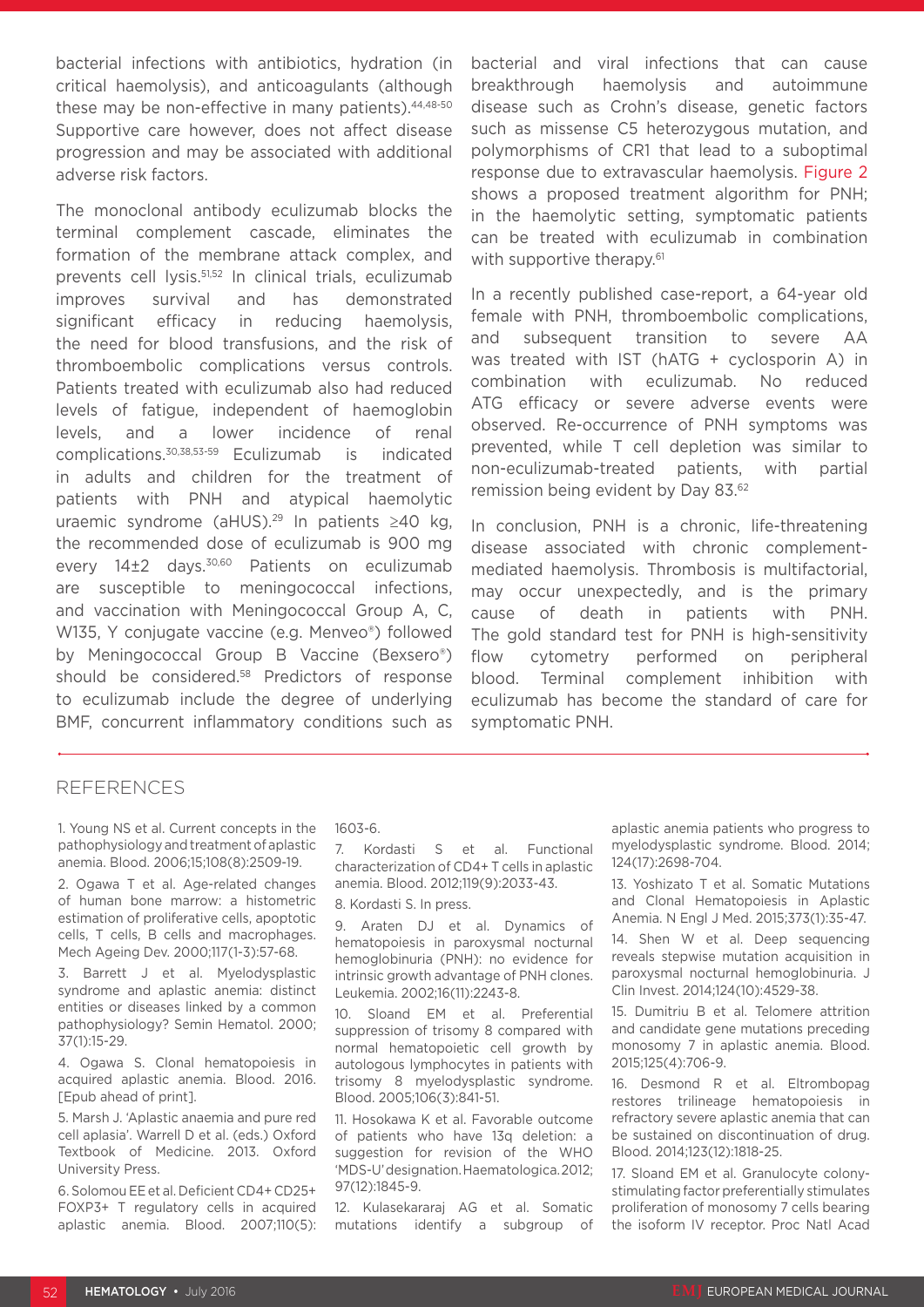#### Sci U S A. 2006;103(39):14483-8.

18. Townsley DM et al. Danazol Treatment for Telomere Diseases. N Engl J Med. 2016;374(20):1922-31.

19. Hillmen P et al. Natural history of paroxysmal nocturnal hemoglobinuria. N Engl J Med. 1995;333(19):1253-8.

20. Babushok DV et al. Clonal Replacement Underlies Spontaneous Remission in Paroxysmal Nocturnal Haemoglobinuria. Br J Haematol. 2016. [Epub ahead of print].

21. Kulasekararaj AG. Personal communication.

22. Killick SB et al. Guidelines for the diagnosis and management of adult aplastic anaemia. Br J Haematol. 2016; 172(2):187-207.

23. Savage SA, Bertuch AA. The genetics and clinical manifestations of telomere biology disorders. Genet Med. 2010;12(12):753-64.

24. Camitta BM et al. Severe aplastic anemia: a prospective study of the effect of early marrow transplantation on acute mortality. Blood. 1976;48(1):63-70.

25. Konopacki J et al. Long-term follow up after allogeneic stem cell transplantation in patients with severe aplastic anemia after cyclophosphamide plus antithymocyte globulin conditioning. Haematologica. 2012;97(5):710-6.

26. Scheinberg P et al. Horse versus rabbit antithymocyte globulin in acquired aplastic anemia. N Engl J Med. 2011; 365(5):430-8.

27. Marsh JC et al. Prospective study of rabbit antithymocyte globulin and cyclosporine for aplastic anemia from the EBMT Severe Aplastic Anaemia Working Party. Blood. 2012;119(23):5391-6.

28. Maury S et al. Unrelated stem cell transplantation for severe acquired aplastic anemia: improved outcome in the era of high-resolution HLA matching between donor and recipient. Haematologica. 2007;92(5):589-96.

29. Bacigalupo A et al. Fludarabine, cyclophosphamide, antithymocyte globulin, with or without low dose total body irradiation, for alternative donor transplants, in acquired severe aplastic anemia: a retrospective study from the EBMT-SAA Working Party. Haematologica. 2010;95(6):976-82.

30. Soliris®. Summary of Product Characteristics. Available at: https://www. medicines.org.uk/emc/medicine/19966. Last accessed: 20 July 2016.

31. Brodsky RA. Advances in the diagnosis and therapy of paroxysmal nocturnal hemoglobinuria. Blood Rev. 2008;22(2): 65-74.

32. Röth A. Paroxysmale nächtliche Hämoglobinurie. Dtsch Arztebl. 2007 104(4):192-7.

33. Inoue N et al. Molecular genetics of paroxysmal nocturnal hemoglobinuria. Int J Hematol. 2003;77(2):107-12.

34. Rosse WF. New insights into paroxysmal nocturnal hemoglobinuria. Curr Opin Hematol. 2001;8(2):61-7.

35. Rother RP et al. The clinical sequelae of intravascular hemolysis and extracellular plasma hemoglobin: a novel mechanism of human disease. JAMA. 2005;293(13):1 653-62.

36. Moyo VM et al. Natural history of paroxysmal nocturnal haemoglobinuria using modern diagnostic assays. Br J Haematol. 2004;126(1):133-8.

37. Lee JW et al. Clinical signs and symptoms associated with increased risk for thrombosis in patients with paroxysmal nocturnal hemoglobinuria from a Korean Registry. Int J Hematol. 2013;97(6):749-57.

38. Hillmen P et al. Effect of the complement inhibitor eculizumab on thromboembolism in patients with paroxysmal nocturnal hemoglobinuria. Blood. 2007;110(12):4123-8.

39. Ruehm SG et al. [Whole-body MRA on a rolling table platform (AngioSURF)]. Rofo. 2000;172(8):670-4.

40. Socie G. Terminal complement inhibitor eculizumab improves complement-mediated platelet consumption and thrombocytopenia in patients with paroxysmal nocturnal hemoglobinuria (PNH). Abstract 4030. 51st American Society of Hematology Annual Meeting, New Orleans, Louisiana, USA, 5-8 December 2009.

41. Hill A et al. Recent developments in the understanding and management of paroxysmal nocturnal haemoglobinuria. Br J Haematol. 2007;137(3):181-92.

42. Watt SG et al. Purpura fulminans in paroxysmal nocturnal haemoglobinuria. Br J Haematol. 2007;137(4):271.

43. Helley D et al. Evaluation of hemostasis and endothelial function in patients with paroxysmal nocturnal hemoglobinuria receiving eculizumab. Haematologica. 2010;95(4):574-81.

44. Parker C et al. Diagnosis and management of paroxysmal nocturnal hemoglobinuria. Blood. 2005;106(12): 3699-709.

45. Richards SJ et al. Application of flow cytometry to the diagnosis of paroxysmal nocturnal hemoglobinuria. Cytometry. 2000;42(4):223-33.

46. Brodsky RA et al. Improved detection and characterization of paroxysmal nocturnal hemoglobinuria using fluorescent aerolysin. Am J Clin Pathol. 2000;114(3):459-66.

47. Sharma VR. Paroxysmal nocturnal hemoglobinuria: pathogenesis, testing, and diagnosis. Clin Adv Hematol Oncol.

#### 2013;11 Suppl 13(9):2-8.

48. Marotta S et al. Hematopoietic stem cell transplantation for aplastic anemia and paroxysmal nocturnal hemoglobinuria: current evidence and recommendations. Expert Rev Hematol. 2014;7(6):775-89.

49. Santarone S et al. Hematopoietic stem cell transplantation for paroxysmal nocturnal hemoglobinuria: long-term results of a retrospective study on behalf of the Gruppo Italiano Trapianto Midollo Osseo (GITMO). Haematologica. 2010; 5(6):983-8.

50. Bhatia S et al. Late mortality after allogeneic hematopoietic cell transplantation and functional status of long-term survivors: report from the Bone Marrow Transplant Survivor Study. Blood. 2007;110(10):3784-92.

51. Rosse WF et al. Immune-mediated hemolytic anemia. Hematology Am Soc Hematol Educ Program. 2004:48-62.

52. DeZern AE, Brodsky RA. Paroxysmal nocturnal hemoglobinuria: a complementmediated hemolytic anemia. Hematol Oncol Clin North Am. 2015;29(3):479-94.

53. Hillmen P et al. The complement inhibitor eculizumab in paroxysmal nocturnal hemoglobinuria. N Engl J Med. 2006; 355(12):1233-43.

54. Schubert J et al. Eculizumab, a terminal complement inhibitor, improves anaemia in patients with paroxysmal nocturnal haemoglobinuria. Br J Haematol. 2008;142(2):263-72.

55. Brodsky RA et al. Multicenter phase 3 study of the complement inhibitor eculizumab for the treatment of patients with paroxysmal nocturnal hemoglobinuria. Blood. 2008;111(4): 1840-7.

56. Hillmen P et al. Long-term effect of the complement inhibitor eculizumab on kidney function in patients with paroxysmal nocturnal hemoglobinuria. Am J Hematol. 2010;85(8):553-9.

57. de Latour RP et al. Paroxysmal nocturnal hemoglobinuria: natural history of disease subcategories. Blood. 2008; 112(8):3099-106.

58. Loschi M et al. Impact of eculizumab treatment on paroxysmal nocturnal hemoglobinuria: a treatment versus notreatment study. Am J Hematol. 2016; 91(4):366-70.

59. Kelly RJ et al. Long-term treatment with eculizumab in paroxysmal nocturnal hemoglobinuria: sustained efficacy and improved survival. Blood. 2011;117(25):6786-92.

60. Röth A, Dührsen U. Treatment of paroxysmal nocturnal hemoglobinuria in the era of eculizumab. Eur J Haematol. 2011;87(6):473-9.

61. Schubert J. Paroxysmale nächtliche